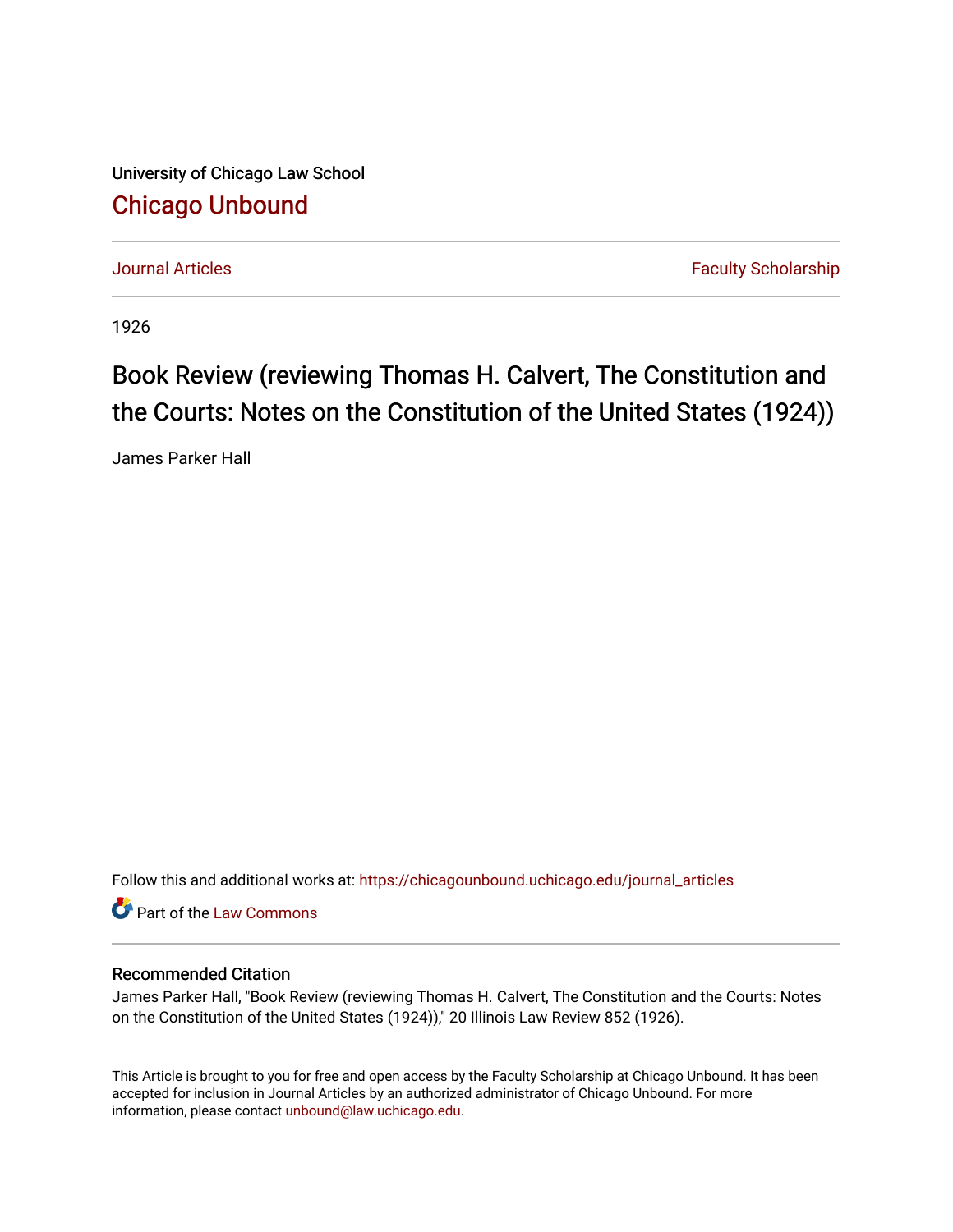mercial relations of neutral states with the central powers; and the success of this policy may tempt other strong nations to resort to similar methods in the future. The international significance of the resolutions of the allied economic conference at Paris has also escaped his observation. The same criticism may likewise be directed in part to the treatment of the economic provisions of the treaty of Versailles, particularly in the matter of the mandates and the internationalization of certain free ports and means of communication. The era of international public utilities is undoubtedly near at hand.

This volume, we may then conclude, is one of the most opportune and valuable contributions to the literature of international law in recent years. The time has come for a careful appraisal of the present status of international law. Professor Garner has given us not only an excellent survey of the development of international principles but also an admirable statement of the need of readjust- ing the organization of society and the principles of international law to the rapidly changing conditions of a new world order. To the talent of the jurist and historian he has added the gift of political prophecy.

University of Minnesota. **C. D.** ALLIN.

THE CONSTITUTION **AND THE** COURTS: **NOTES ON THE** CONSTITU-TION OF **THE UNITED STATES. By** Thomas H. Calvert. Compiled under the editorial supervision of the publishers. Northport: Edward Thompson Co., 1924. Vol. I: pp. vi **+** 1169; Vol. II: pp. iv.  $+$  1114; Vol. III: pp. 478.

Volumes I and II of this work are reprinted from the corresponding volumes of Federal Statutes Annotated (2d ed. 1918), with the addition of a supplementary Volume III bringing the annotations down to January 1, 1924. To Volume I are prefixed the Declaration of Independence, the Articles of Confederation, the Ordinance of 1787, the Analytical Index of the Constitution prepared for the Revised Statutes of the United States, a reprint of William M. Meigs's excellent work on the "Growth of the Constitution in the Federal Convention of 1787," and a short annotated monograph by Mr. Calvert upon "Constitutional Construction and Interpretation." Volume III has a 180-page index to all the annotations in the work.

Since the publication of the first edition of Federal Statutes Annotated in 1906, these annotations of decisions upon the Constitution, following its text and accompanied by elaborate sub-indices for each clause, have been one of the standard guides to students of the Constitution. Cases interpreting the Constitution have been exhaustively collected from both state and federal courts, the editing has been intelligently and, for the most part, carefully done, and the arrangement of matter, clearness of type, quality of paper and of binding leave nothing to be desired. They should have a large sale among those who wish an authoritative and convenient digest of federal constitutional law, without having to buy the entire set of federal statutory annotations.